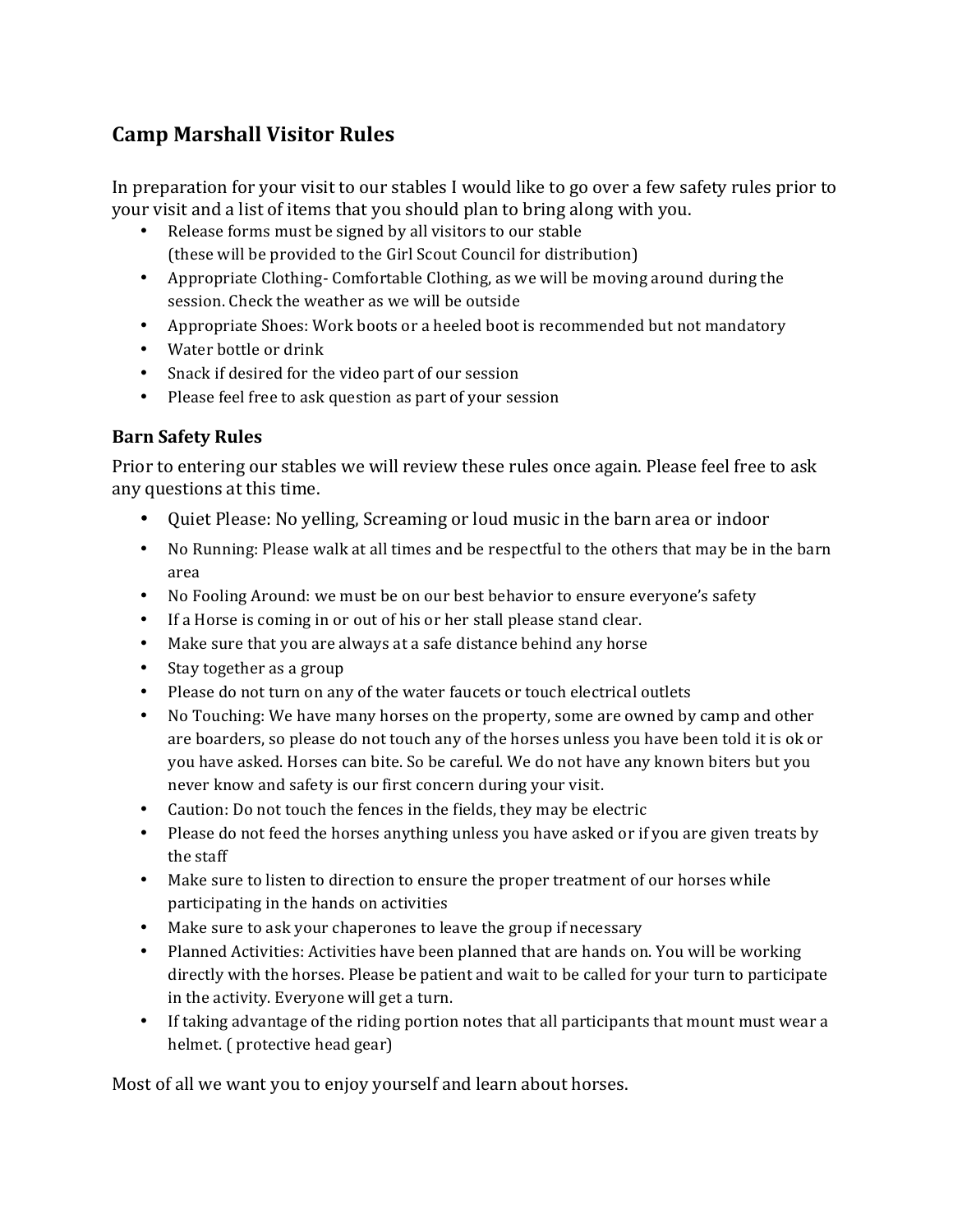

Telephone (508) 885-4891 Fax (508) 885-0119

# HORSE PROGRAMS HOLD HARMLESS RELEASE FORM

 The Undersigned assumes the unavoidable risks inherent in all horse-related activities, including but not limited to bodily injury, death, and physical harm to rider, horse and spectator. In consideration, therefore, for the privilege of riding, working around horses, riding lessons, boarding, training, any horse related activities or visiting at WORCESTER COUNTY 4-H CENTER located at 92 McCORMICK ROAD, SPENCER, MA.

The Undersigned does hereby agree to hold harmless and indemnify **CAMP MARSHALL**, owners of CAMP MARSHALL, Board Members, Directors, and Instructors, and further release them from any liability or responsibility for accident, damage, injury, death, or illness to the Undersigned or to any horse owned or leased by the Undersigned or to any family member or spectator accompanying the Undersigned on the premises. This is to include any coaching at any trial event, trail ride, horse show or summer horse camp. Any trucking done by **CAMP MARSHALL** owner of horse will hold ALL insurance (injury, illness or death) on horse being transported by **WORCESTER COUNTY 4-H** CENTER, CAMP MARSHALL

| Participant Signature                        | Date |
|----------------------------------------------|------|
| Print Participant Name, Address, and Phone # |      |
| <b>Email Address</b>                         |      |
| Signature of Parent or Guardian              |      |

Signature of Worcester County 4-H Center

Warning: Under Massachusetts Law, an equine professional is not liable for any injury to, or the death of, a participant in equine activities resulting from the inherent risks of equine activities, pursuant of Chapter 128, Section 2D of the General Laws.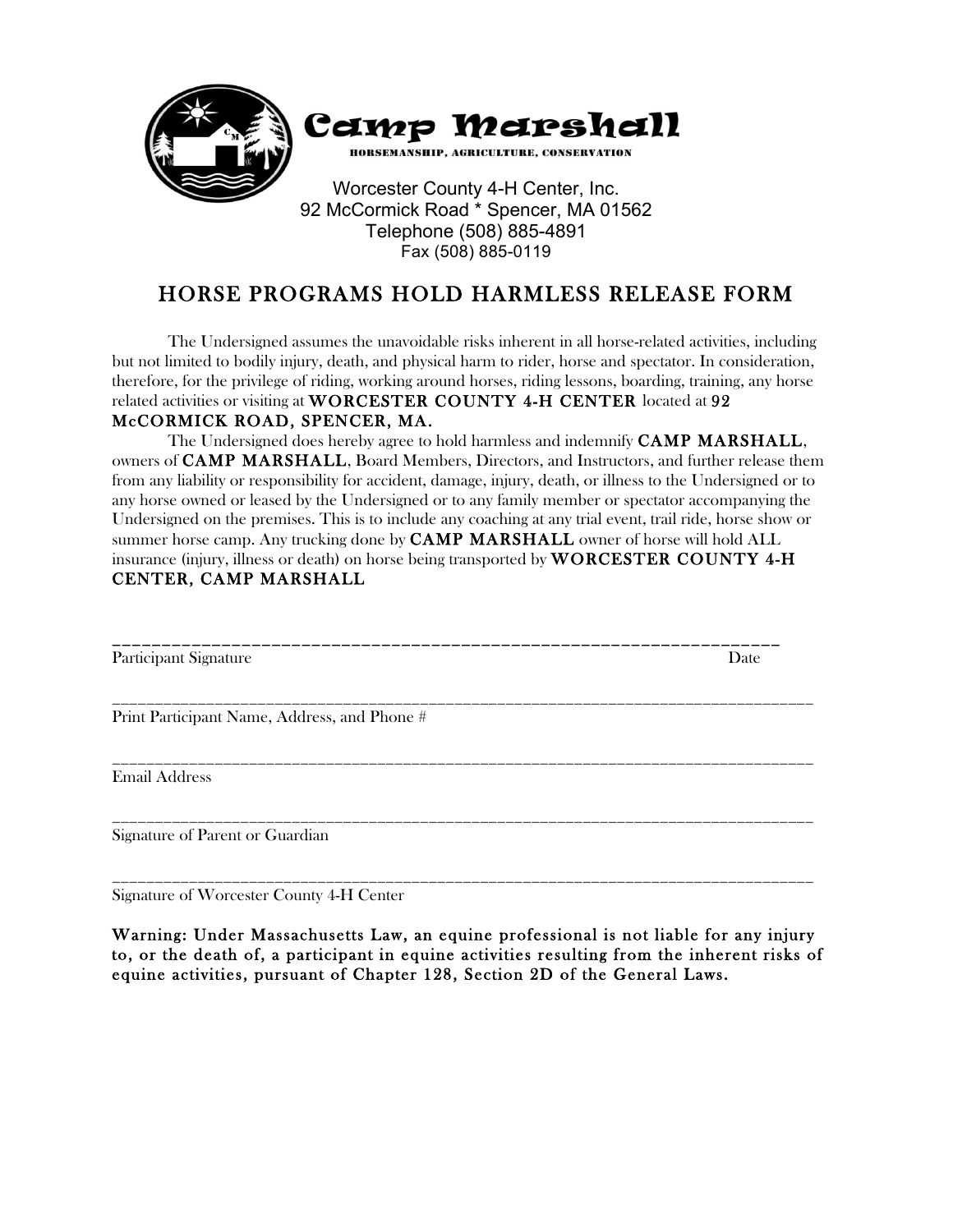### W**orcester County 4-H Center, Inc., Camp Marshall 92 McCormick Road \* Spencer, MA 01562**

#### **HORSE RENTAL, EQUESTRIAN, GUIDE & OUTFITTER SERVICES AGREEMENT, LIABILITY RELEASE, AND ASSUMPTION OF RISK AGREEMENT [FOR INDIVIDUALS]**

#### READ CAREFULLY AND COMPLETE ALL SECTIONS BEFORE SIGNING

A. REGISTRATION OF PARTICIPANT AND AGREEMENT PURPOSE I, the following listed individual, and the parents or legal guardians thereof if a minor, do hereby voluntarily agree to participate in horse rental services and/or guide and outfitter services provided by CAMP MARSHALL.

|                                                                                                                                                                                                                                                                                                                                                                                                                            |                   | <b>WEIGHT</b> | <b>HORSE RIDING EXPERIENCE</b>  |  |  |  |  |  |
|----------------------------------------------------------------------------------------------------------------------------------------------------------------------------------------------------------------------------------------------------------------------------------------------------------------------------------------------------------------------------------------------------------------------------|-------------------|---------------|---------------------------------|--|--|--|--|--|
| PARTICIPANT NAME                                                                                                                                                                                                                                                                                                                                                                                                           | AGE (if under 18) | Over 240?     | (Check one that applies)        |  |  |  |  |  |
|                                                                                                                                                                                                                                                                                                                                                                                                                            | 2. Age            | 4. Yes        | Beginner (under 10 hours)<br>5. |  |  |  |  |  |
|                                                                                                                                                                                                                                                                                                                                                                                                                            | $3.$ DOB          | No            | Over 10 hours                   |  |  |  |  |  |
| 6. Does participant have any physical or mental condition(s) that may affect his/her safety and ability to ride a horse?                                                                                                                                                                                                                                                                                                   |                   |               | <b>YES</b><br>NO.<br>(circle    |  |  |  |  |  |
| one)                                                                                                                                                                                                                                                                                                                                                                                                                       |                   |               |                                 |  |  |  |  |  |
| 7. If you circled "YES", how can we help this participant with his/her special needs?                                                                                                                                                                                                                                                                                                                                      |                   |               |                                 |  |  |  |  |  |
| 8. MEDICAL INSURANCE I/WE AGREE THAT: Should medical treatment be required, I and/or my medical insurance shall pay for ALL such<br>incurred expenses<br>My policy number is the contract of the contract of the contract of the contract of the contract of the contract of the contract of the contract of the contract of the contract of the contract of the contract of the contra<br>do NOT carry medical insurance. |                   |               |                                 |  |  |  |  |  |
| WRITE INTIALS BELOW AFTER READING                                                                                                                                                                                                                                                                                                                                                                                          |                   |               |                                 |  |  |  |  |  |

**EACH SECTION. PARENTS OR GUARDIANS MUST ALSO INITIAL.** B. AGREEMENT SCOPE AND TERRITORY AND DEFINITIONS This agreement shall be legally binding upon me the registered participant, and the parents or legal guardians thereof if a minor, my heirs, estate, assigns, including all minor children, and personal representatives; and it shall be<br>interpreted according to the laws of the state and county of THIS STABLE times now and in the future when THIS STABLE permits me (directly or indirectly) to enter THIS STABLE'S property, be on THIS STABLE'S property, be near any horse, receive instruction or guidance from its associates and/or when I ride and/or am near horses on or off of THIS STABLE'S property.

Any disputes by the participant shall be litigated in, and venue shall be the county in which THIS STABLE is physically located. This agreement is intended to be as broad and inclusive as the law permits. If any clause, phrase, or word is in conflict with state law, then that single part is null and void. The terms "HORSE" and "EQUINE" herein shall refer to all equine species. The terms "I", "WE", "ME", "MY" shall herein refer to the above registered participant and the parents or legal guardians thereof if a minor.

C. INHERENT RISKS/ASSUMPTION OF RISKS I ACKNOWLEDGE THAT: Horseback riding is classified as RUGGED ADVENTURE RECREATIONAL SPORT ACTIVITY and that risks, conditions, and dangers are inherent in (meaning an integral part of) horse/equine/animal activities, regardless of all feasible safety measures which can be taken, and I agree to assume them. The inherent risks include, but are not limited to any of the following: The propensity of an animal to behave in ways that may result in injury, harm, death, or loss to persons on or around the animal; The unpredictability of an equine's reaction to sounds, sudden movement, unfamiliar objects, persons, or other animals; Hazards, including, but not limited to, surface or subsurface conditions; A collision, encounter, and/or confrontation with another equine, animal, a person, or an object; The potential of an equine activity participant to act in a negligent manner that may contribute to injury, harm, death, or loss to the participant or to other persons, including but not limited to, failing to maintain control over an equine and/or failing to act within the ability of the participant. Horses are 5 to 15 times larger, 20 to 40 times more powerful, and 3 to 4 times faster than a human. If a rider falls from a horse to ground, it will generally be at a distance of from 3 1/2 to 5 1/2 feet, and the impact may result in harm to the rider. Horseback riding is an activity in which one much smaller, weaker predator animal (the human) tries to impose its will on, and become one unit of movement with, another much larger, stronger prey animal that has a mind of its own (the horse) and each has a limited understanding o the other. If a horse is frightened or provoked it may divert from its training and act according to its natural instincts which may include, but are not limited to: Stopping short; Spinning around; Changing directions and/or speed at will; Shifting its weight; Bucking; Rearing; Kicking; Biting; and/or Running from danger. I also acknowledge that these are just some of the risks and I agree to assume others not mentioned above. I am not relying on THIS STABLE to list all possible risks for me.

D. WILDERNESS EXPERIENCE PARTICIPATION, CONDITIONS OF NATURE WARNING, UNFAMILIAR AND SUDDEN SIGHTS, SOUNDS, AND MOVEMENTS WARNING, AND INSPECTION OF PREMISES I/WE ACKNOWLEDGE THAT: The participant may be taking part in a "WILDERNESS EXPERIENCE" that may be hazardous to people. I/WE ACKNOEDGE THAT The meaning of "WILDERNESS EXPERIENCE" is defined as the pursuit of activity in a natural and/or wild and/or rugged and/or uncultivated area or region, as of forest and/or hills and/or mountains and/or plains and/or wetlands, which would likely be uninhabited by people and inhabited by wild animals of many types and species to include, but not limited to, mammals, reptiles, and insects, which are not tame, may be savage and unpredictable in nature and also wandering at their will. I/WE ACKNOWLEDGE THAT: THIS STABLE is NOT responsible for total or partial acts, occurrences, or elements of nature and/or sudden and/or unfamiliar sights, sounds and/or sudden movements that can scare a horse, cause it to fall, or react in some other unsafe way. SOME EXAMPLES ARE: Thunder, lightening, rain, wind, wild and domestic animals, insects, reptiles, which may walk, run, or fly near, or bite or sting a horse or person; and irregular footing on out-of-door groomed or wild land which is subject to constant change in condition according to weather, temperature, and natural and man-made changes in landscape. I also acknowledge that these are just some of the risks and I agree to assume others not mentioned above. I am not relying on THIS STABLE to list all possible conditions for me. The participant and part or legal guardian have inspected THIS STABLE'S facilities and are satisfied that all premise conditions are reasonably safe for this participant's intended purpose, usage, and presence upon THISE STABLE'S premises.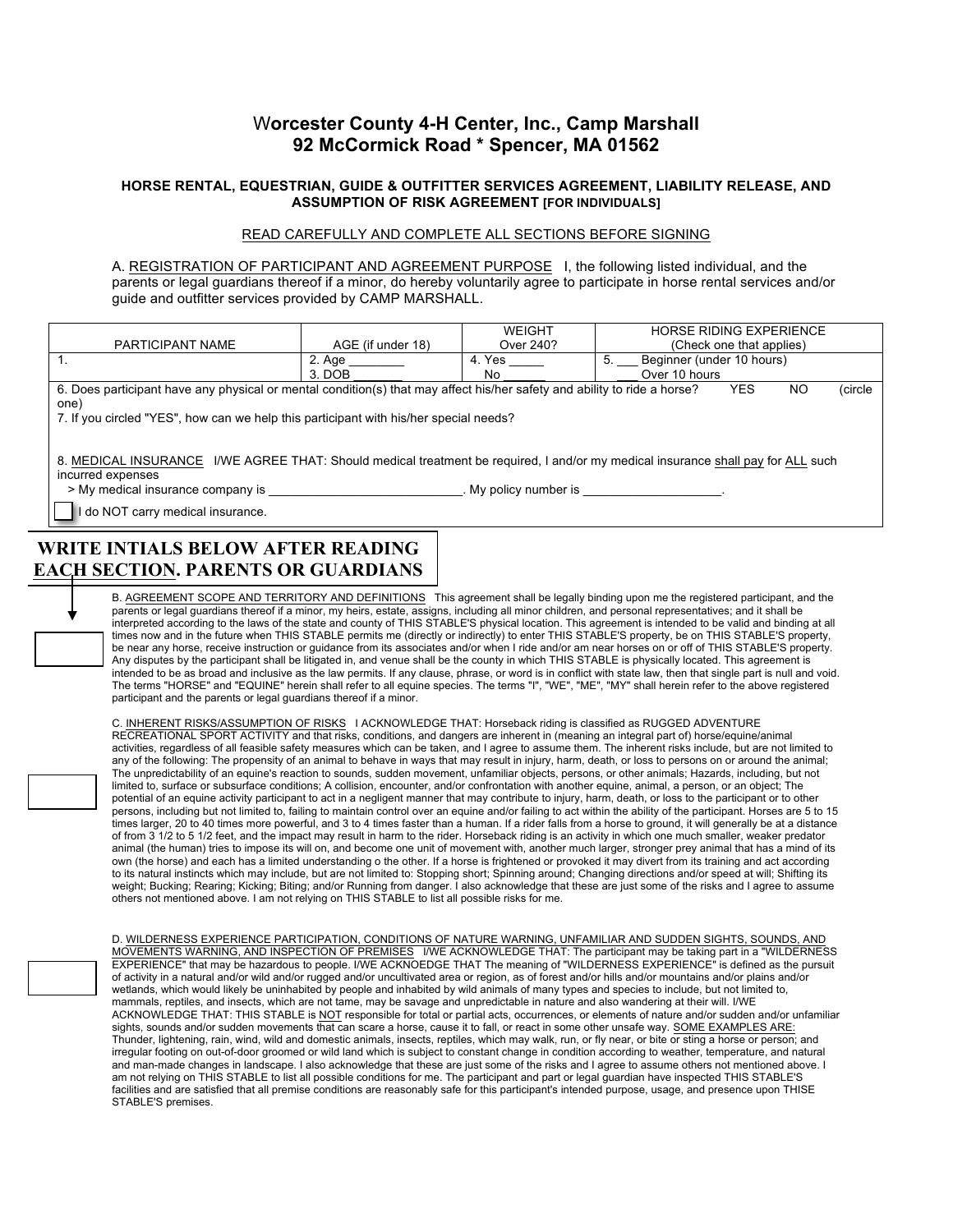#### **Page 1 of 2 (Please complete both sides)**

E. CARRY-ON OBJECTS WARNING AND SHARP, LOUD NOISES AWRNING I/WE ACKNOWLEDGE THAT: When approaching, mounting, and riding horses, I must not carry loose items that may fall or blow away or flap in the wind or bounce or make sharp or loud noises, the action of which<br>may scare horses causing them to react in unsafe ways. SOME EXAMPLES AR purses. When near or riding a horse, participants must not make sharp or loud noises, such as whistling or screaming or yelling, the sound of which may scare horses causing them to react in unsafe ways.

F. SADDLE GIRTH LOOSENING WARNING I/WE ACKNOWLEDDGE THAT: Saddle girth s (fastener straps around the horse's belly) may loosen during riding. Riders must alert the nearest attendant of any girth looseness so action can be taken to avoid saddle slippage and the potential for the rider to fall from the horse.

G. PROTECTIVE HEADGEAR/HELMET WARNING AND OFFERING: I/WE AGREE THAT: I for myself and on behalf of my child and/or legal ward have been warned and advised by THIS STABLE that protective headgear/helmet, which meets or exceeds the quality standards of the SEI CERTIFIED ASTM STANDARD F 1163 Equestrian Helmet, should be worn while riding, handling, and/or being near horses, and I understand that the wearing of such headgear/helmet at these times may reduce severity of some of the wearer's head injuries and possibly prevent the wearer's death from happening as the result of a fall and other occurrences. I/WE ACKNOWLEDGE THAT: THIS STABLE has offered me, and my child and/or legal ward if applicable, protective headgear/helmet that meets or exceeds the quality standards of the SEI CERTIFIED ASTM STANDARD F 1163 Equestrian Helmet. I/WE ACKNOWLEDGE THAT: Protective headgear/helmet provided by THIS STABLE may not be of perfect fit for the participant's head, and that once provided I/WE will be responsible for securing the headgear/helmet on the participant's head at all times. I am not relying on THIS STABLE and/or its associates to check any headgear/helmet or headgear/helmet strap that I may wear, or to monitor my compliance with this suggestion at any time now or in the future.

H. <u>PROTECTIVE HEADGEAR/HELMET POLICY</u> THIS STABLE'S PROTECTIVE HEADGEAR/HELMET POLICY:<br>I understand and agree that THIS STABLE requires that all riders must wear ASTM Standard F 1163 Protective Headgear/Helmets.

I. LIABILITY RELEASE I AGREE THAT: In consideration of THIS STABLE allowing my participant in this activity, under the terms set forth herein, I for myself and on behalf of my child and/or legal ward, heirs, administrators, personal representatives or assigns, members, owners of premises and trails, affiliated organizations, and insurers, and others acting on their behalf (hereinafter, collectively referred to as "Associates") of and from all claims, demands, causes of action and legal liability, whether the same be known or unknown, anticipated or unanticipated, due to THIS STABLE'S and/or ITS ASSOCIATE'S ordinary negligence or legal liability; and I do further agree that except in the event of THIS STABLE'S gross negligence and/or willful and/or wanton misconduct, I shall not bring any claims, demands, legal actions and causes of action, against THIS STABLE and ITS ASSOCIATES as stated above in this clause, for any economic and non-economic losses due to bodily injury and/or death and/or property damage, sustained by me and/or my minor child or legal ward in relation to the premises and operations of THIS STABLE, to include while riding, handling, or<br>otherwise being near horses owned by me or owned by THIS STABLE, or in t premises of THIS STABLE, but not limited to being on THIS STABLE'S premises.

J. EQUINE ACTIVITIES LIABILITY ACT (EALA) WARNING OR LANGUAGE: (This clause applies only for operations located in these states: AL, AZ, CO, DE, FL, GA, IL, IA, IN, KY, KS, LA, ME, MA, MI, MS, MO, NE, NC, OH, OK, OR, RI, SC, SD, TX, TN, VA, VT, WV, and WI.) I acknowledge that I<br>have reviewed this state's EQUINE ACTIVITY LIABILITY CT WARNING OR LANGUAGE, a c fully set forth herein. INSTRUCTION TO SIGNERS: DO NOT SIGN UNLESS A COPY OF THE EALA WARNING OR LANGUAGE IS ATTACHED TO THIS AGREEMENT.

**Each Participant and Parents or Legal Guardians must sign below after reading and completing this entire document**

#### SIGNER STATEMENT OF AWARENESS

WE, THE UNDERSIGNED, REPRESENT THAT I/WE HAVE READ AND DO UNDERSTAND THE FOREGOING AGREEMENT, LIABILITY RELEASE, AND ASSUMPTION OF RISK AGREEMENT. I/WE UNDERSTAND THAT BY SIGNING THIS DOCUMENT, I/WE AM GIVING UP RIGHTS TO SUE TODAY AND IN THE FUTURE. I/WE ATTEST THAT ALL FACTS ARE TRUE AND ACCURATE. I AM SIGNING THIS WHILE OF SOUND MIND AND NOT SUFFERING FROM SHOCK, OR UNDER THE INFLUENCE OF ALCOHOL, DRUGS, OR INTOXICANTS.

| SIGNATURE OF PARTICIPANT (Spouses must sign for themselves.) | DATE                               |        |
|--------------------------------------------------------------|------------------------------------|--------|
| SIGNTURE OF PARENT, GUARDIAN, AND/OR SPOUSE                  |                                    | DATE   |
| ADDRESS IN FULL                                              |                                    |        |
| HOME PHONE #                                                 | BUS, PHONE #                       |        |
| PERSONS TO CONTACT IN CASE OF EMERGENCY                      | <b>RELATIONSHIP TO PARTICIPANT</b> | PHONE# |

\_\_\_\_\_\_\_\_\_\_\_\_\_\_\_\_\_\_\_\_\_\_\_\_\_\_\_\_\_\_\_\_\_\_\_\_\_\_\_\_\_\_\_\_\_\_\_\_\_\_\_\_\_\_\_\_\_\_\_\_\_\_\_ \_\_\_\_\_\_\_\_\_\_\_\_\_\_